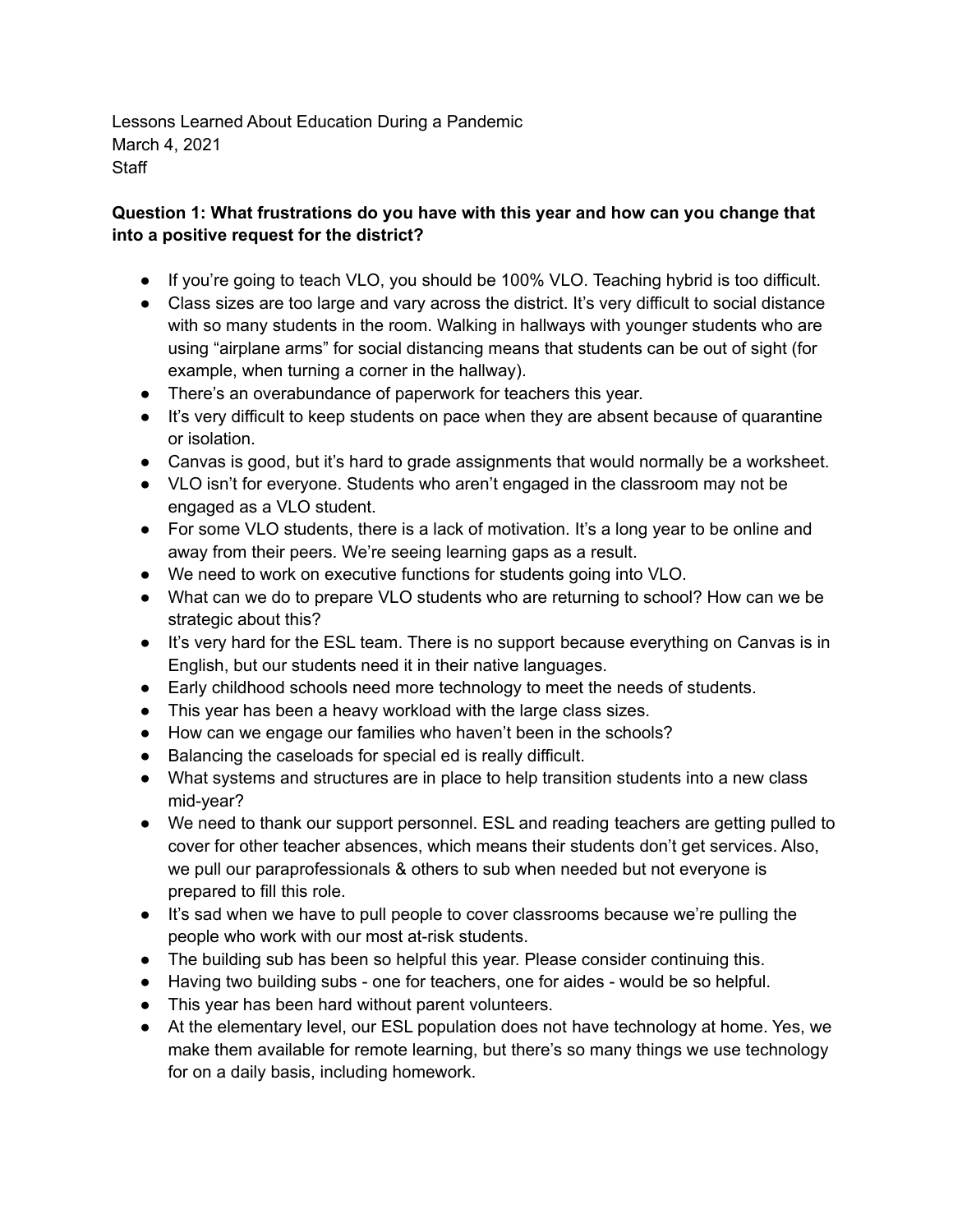- Technology in the buildings is not equitable. The chromebooks for grades 5-6 are great, but the devices for younger grades are poor substitutes.
- Technology integration into the classroom has been great, but I'm worried that we won't be able to move forward with it because we don't have enough devices.
- When devices have to get ready for remote learning days, they are pulled from classroom carts. This means our students aren't able to use them during class time.
- If we could be 1:1 districtwide, including grades k-2, that would be huge.
- Need to keep in mind that Chromebooks aren't for everyone. Our youngest learners do best with iPads.
- The phase-in days at the beginning of the year were the best days of my career. It's so beneficial to be able to get to know students and start building relationships in small groups.
- OT/PT needs support in how to build a curriculum like VLO. Model courses were built by teachers, but we don't have anything like this. It would be incredibly valuable.
- From a nursing perspective, we appreciate the staff jumping in and helping. It feels like staff have been coming to us a lot to vent. We have resources to share.

## **Question 2: What did you learn from this year that you want to keep? What can we build on for the future of education?**

- Teachers should consider using "Talking Points" app to communicate with students.
- Face-to-face learning is best.
- Mask breaks became smaller recesses while I thought it would be concerning, it's actually been enjoyable.
- When masks go away, we'll still have things that we need to work on.
- Staff need to remember to take care of themselves.
- We've really become more personalized. Knowing that we had to meet the kids where they were at the start of the year after returning from remote learning last spring. We worked on personalized learning plays last year but we really put it into practice this year.
- We've really leaned on one another this year and worked together. How do we keep doing that?
- Remember to focus on the social-emotional piece of what students and staff need. When we focus on that, the other pieces will come together. It's ok to press pause.
- The connection we have this year jumping on Teams and Zoom it may not be the best way to meet, but it makes meetings more accessible. (Think parents who can't get a babysitter)
- It would be really hard to find an aide, teacher or admin who hasn't worked their tail off this year.
- Shoutout to Keith and Krista and the VLO team. The curriculum has been a fantastic supplement to in-person learning and for remote days.
- VLO lessons are such a great resource for community building and lesson building.
- I'd love to have model courses for special education. It's taken a lot of work to build that out. It would be helpful to have this ready to go.